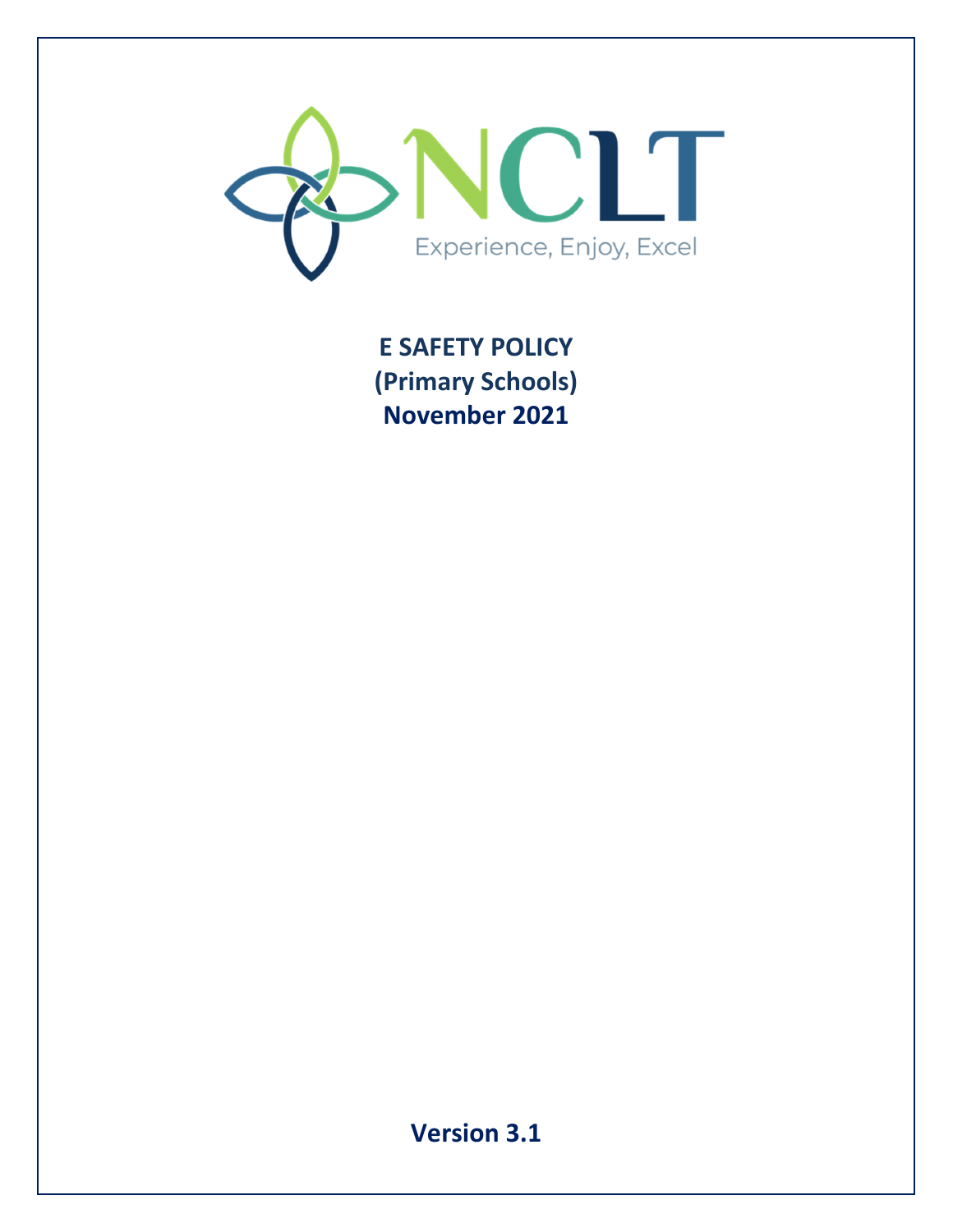# **Statement of intent**

At our schools, we understand that computer and information technology is an essential resource for supporting teaching and learning. The internet, and other digital and information technologies, open up opportunities for pupils and play an important role in their everyday lives.

Whilst the school recognises the importance of promoting the use of computer technology throughout the curriculum, we also understand the need for safe internet access and appropriate use.

Our school has adopted this policy with the aim of ensuring appropriate and safe use of the internet and other digital technology devices by all pupils and staff.

The school is committed to providing a safe learning and teaching environment for all pupils and staff, and has implemented important controls to prevent any harmful risks.

# **Legal framework**

- 1.1. This policy has due regard to the following legislation, including, but not limited to:
	- Human Rights Act 1998
	- Data Protection Act 1998
	- Freedom of Information Act 2000
	- **Regulation of Investigatory Powers Act 2000**
	- Safeguarding Vulnerable Groups Act 2006
	- Education and Inspections Act 2006
	- Computer Misuse Act 1990, amended by the Police and Justice Act 2006
	- Communications Act 2003
	- Protection of Children Act 1978
	- Protection from Harassment Act 1997
- 1.2. This policy also has regard to the following statutory guidance:
	- DfE (2016) 'Keeping children safe in education'
- 1.3. This policy will be used in conjunction with the following school policies and procedures:
	- **Cyber Bullying Policy**
	- **Safeguarding and Child Protection Policy**
	- **Allegations of Abuse Against Staff Policy**
	- **Acceptable Use Agreement**

# 2. **Use of the internet**

- 2.1. The school understands that using the internet is important when raising educational standards, promoting pupil achievement and enhancing teaching and learning.
- 2.2. Internet use is embedded in the statutory curriculum and is therefore an entitlement for all pupils, though there are a number of controls the school is required to implement to minimise harmful risks.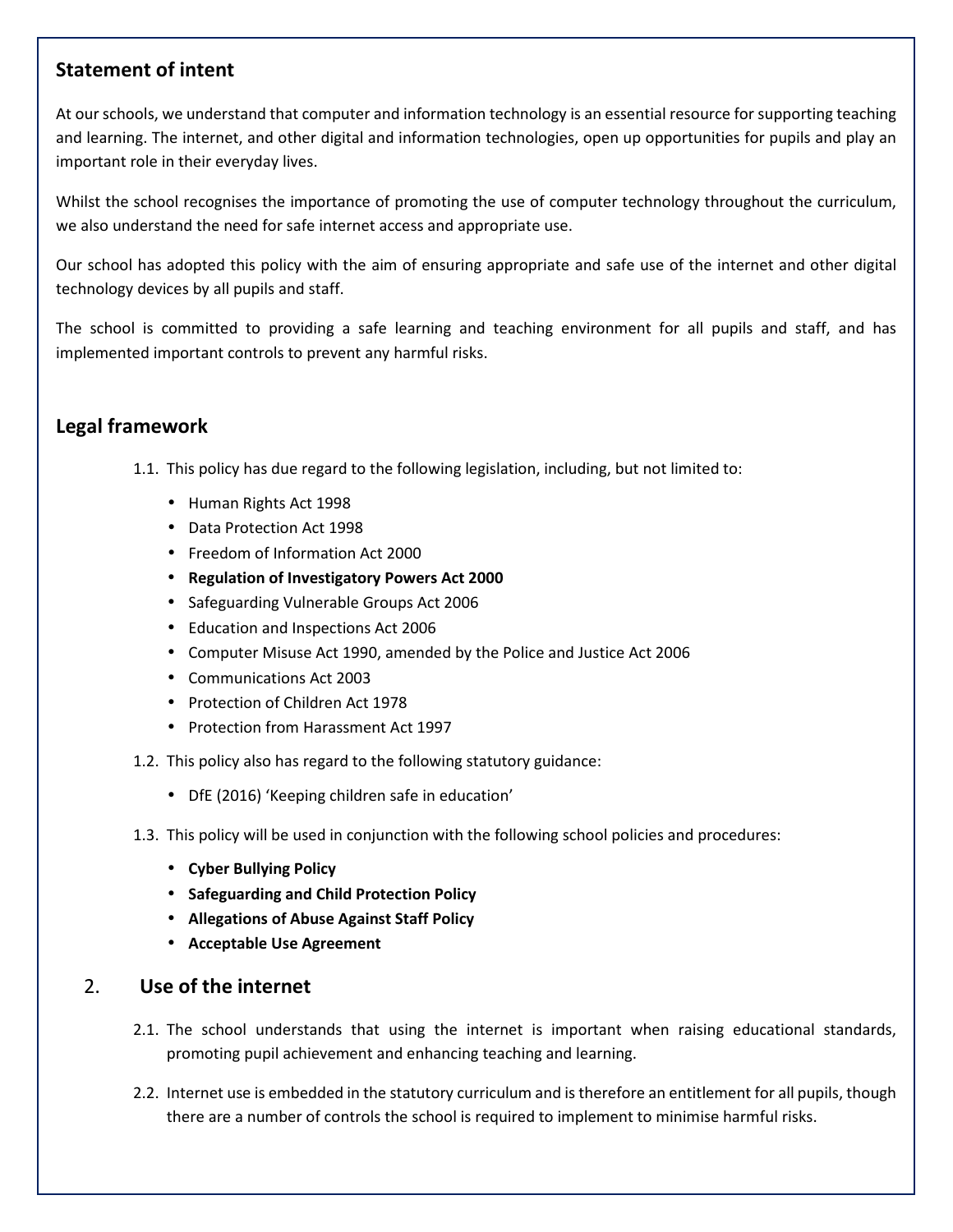- 2.3. When accessing the internet, individuals are especially vulnerable to a number of risks which may be physically and emotionally harmful, including:
	- Access to illegal, harmful or inappropriate images
	- Cyber bullying
	- Access to, or loss of, personal information
	- Access to unsuitable online videos or games
	- Loss of personal images
	- Inappropriate communication with others
	- Illegal downloading of files
	- Exposure to explicit or harmful content, e.g. involving radicalisation
	- Plagiarism and copyright infringement
	- Sharing the personal information of others without the individual's consent or knowledge

## **3. Roles and responsibilities**

- 3.1. It is the responsibility of all staff to be alert to possible harm to pupils or staff due to inappropriate internet access or use, both inside and outside of the school, and to deal with incidents of such as a priority.
- 3.2. The governing body is responsible for ensuring that there are appropriate filtering and monitoring systems in place to safeguard pupils.
- 3.3. The **Headteacher** is responsible for ensuring the day-to-day e-safety in the school, and managing any issues that may arise.
- 3.4. The **Headteacher** is responsible for ensuring that relevant staff receive CPD to allow them to fulfil their role and train other members of staff.
- 3.5. The **Headteacher** will provide all relevant training and advice for members of staff as part of the requirement for staff to undergo regularly updated safeguarding training and be able to teach pupils about online safety.
- 3.6. The **Headteacher** will ensure the monitoring of e-safety in the school, keeping in mind data protection requirements.
- 3.7. Staff will maintain a log of submitted e-safety reports and incidents.
- 3.8. The **Headteacher** will establish a procedure for reporting incidents and inappropriate internet use, either by pupils or staff.
- 3.9. Cyber bullying incidents will be reported in accordance with the school's **Anti-Bullying and Harassment Policy**.
- 3.10.The governing body will hold regular meetings with the **Headteacher** to discuss the effectiveness of the e-safety provision, current issues, and to review incident logs, as part of the school's duty of care.
- 3.11.The **governing body** will evaluate and review this E-Safety Policy on a **yearly** basis, taking into account the latest developments in ICT and the feedback from staff/pupils.
- 3.12.Teachers are responsible for ensuring that e-safety issues are embedded in the curriculum and safe internet access is promoted at all times.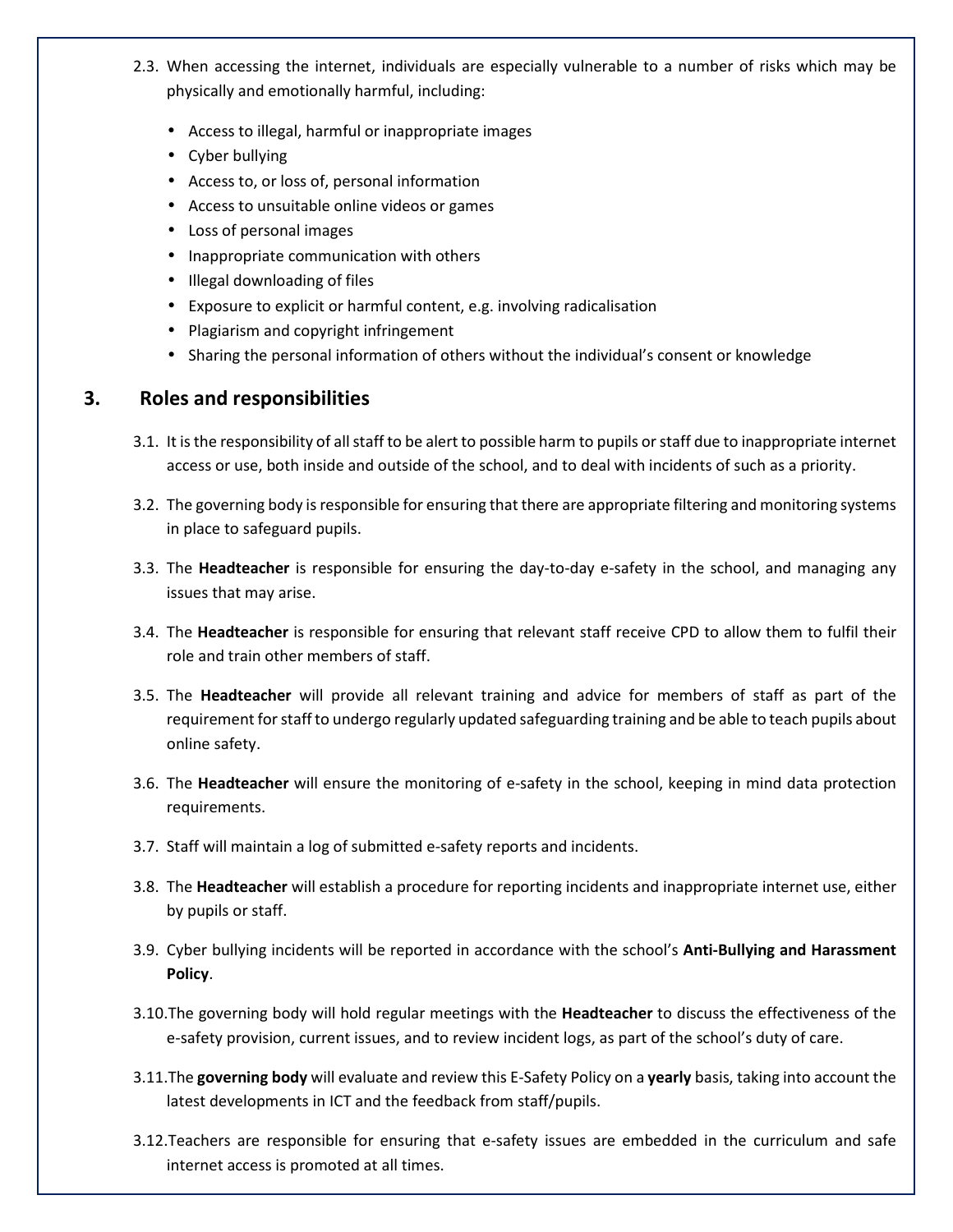- 3.13.All staff are responsible for ensuring they are up-to-date with current e-safety issues, and this E-Safety Policy.
- 3.14.All staff and pupils will ensure they understand and adhere to our **Acceptable Use Agreement**, which they must sign and return to the **Headteacher**.
- 3.15.Parents are responsible for ensuring their child understands how to use computer technology and other digital devices appropriately.
- 3.16.All pupils are aware of their responsibilities regarding the use of school-based ICT systems and equipment, including their expected behaviour.

# 4. **E-safety education**

## **4.1. Educating pupils:**

- An e-safety programme will be established and taught across the curriculum on a regular basis, ensuring that pupils are aware of the safe use of new technology both inside and outside of the school.
- Pupils will be taught about the importance of e-safety and are encouraged to be critically aware of the content they access online, including extremist material and the validity of website content.
- Pupils will be taught to acknowledge information they access online, in order to avoid copyright infringement and/or plagiarism.
- Clear guidance on the rules of internet use will be presented in all classrooms.
- Pupils are instructed to report any suspicious use of the internet and digital devices.
- PSHE lessons will be used to educate pupils about cyber bullying, including how to report cyber bullying, the social effects of spending too much time online and where to access help.
- The school will hold e-safety events, such as Safer Internet Day and Anti Bullying Week, to promote online safety.

## **4.2. Educating staff:**

- A planned calendar programme of e-safety training opportunities is available to all staff members, including whole school activities and CPD training courses.
- All staff will undergo e-safety training on a regular basis to ensure they are aware of current e-safety issues and any changes to the provision of e-safety, as well as current developments in social media and the internet as a whole.
- All staff will employ methods of good practice and act as role models for pupils when using the internet and other digital devices.
- All staff will be educated on which sites are deemed appropriate and inappropriate.
- All staff are reminded of the importance of acknowledging information they access online, in order to avoid copyright infringement and/or plagiarism.
- Any new staff are required to undergo e-safety training as part of their induction programme, ensuring they fully understand this E-Safety Policy.
- The Headteacher will act as the first point of contact for staff requiring e-safety advice.

## **4.3. Educating parents:**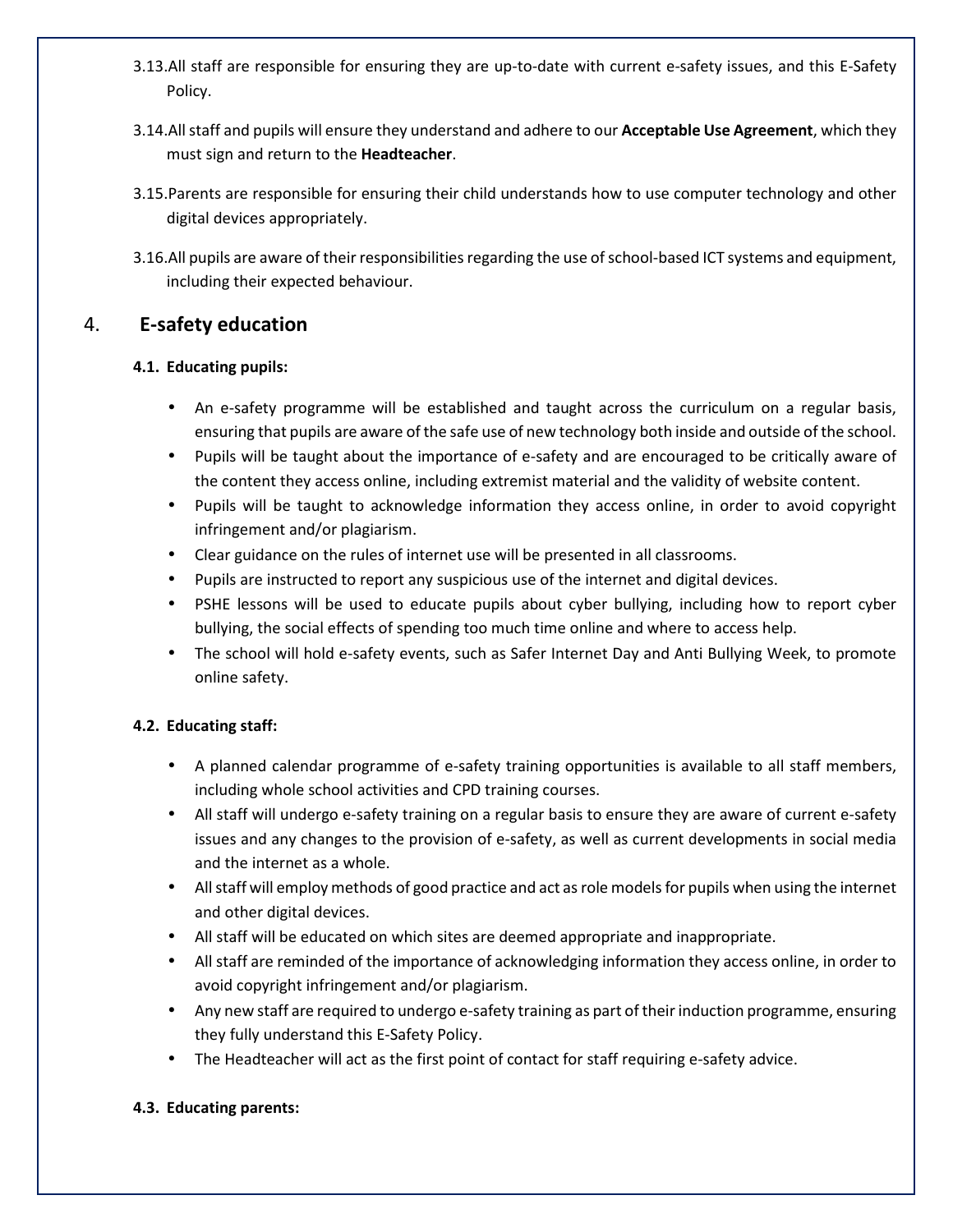- E-safety information will be directly delivered to parents through a variety of formats, including newsletters, the school website and social media.
- Twilight courses and presentations will be run by the school for parents, as appropriate.
- Parents' evenings, meetings and other similar occasions will be utilised to inform parents of any esafety related concerns.

## **5. E-safety control measures**

## **5.1. Internet access:**

- Internet access will be authorised once parents and pupils have returned the signed consent form in line with our **Acceptable Use Agreement**.
- A record will be kept by the **Headteacher** of all pupils who have been granted internet access.
- Effective filtering systems will be established to eradicate any potential risks to pupils through access to, or trying to access, certain websites which are harmful or use inappropriate material.
- Filtering systems will be used which are relevant to pupils' age ranges, their frequency of use of ICT systems, and the proportionality of costs compared to risks.
- The governing body will ensure that use of appropriate filters and monitoring systems does not lead to 'over blocking', such that there are unreasonable restrictions as to what pupils can be taught with regards to online teaching and safeguarding.
- Any requests by staff for websites to be added or removed from the filtering list must be first authorised by the **Headteacher**.
- All school systems will be protected by up-to-date virus software.
- An agreed procedure will be in place for the provision of temporary users, e.g. volunteers.
- Staff are able to use the internet for personal use during out-of-school hours, as well as break and lunch times
- Inappropriate internet access by staff may result in the staff member being permitted to use the internet for school purposes only, and prohibited from using any personal devices. This will be dealt with following the process outlined in section 7.4 of this policy.

## **5.2. Email:**

- Pupils and staff will be given approved email accounts and are only able to use these accounts.
- The use of personal email accounts to send and receive personal data or information is prohibited.
- No sensitive personal data shall be sent to any other pupils, staff or third parties via email.
- Pupils are made aware that all email messages are monitored and that the filtering system will detect inappropriate links, viruses, malware and profanity.
- Staff members are aware that their email messages are **not** monitored.
- Any emails sent by pupils to external organisations will be overseen by their class teacher and must be authorised before sending.
- Chain letters, spam and all other emails from unknown sources will be deleted without opening.

## **5.3. Social networking:**

- Use of social media on behalf of the school will be conducted following the processes outlined in our **Social Media Policy**.
- Access to social networking sites will be filtered as appropriate.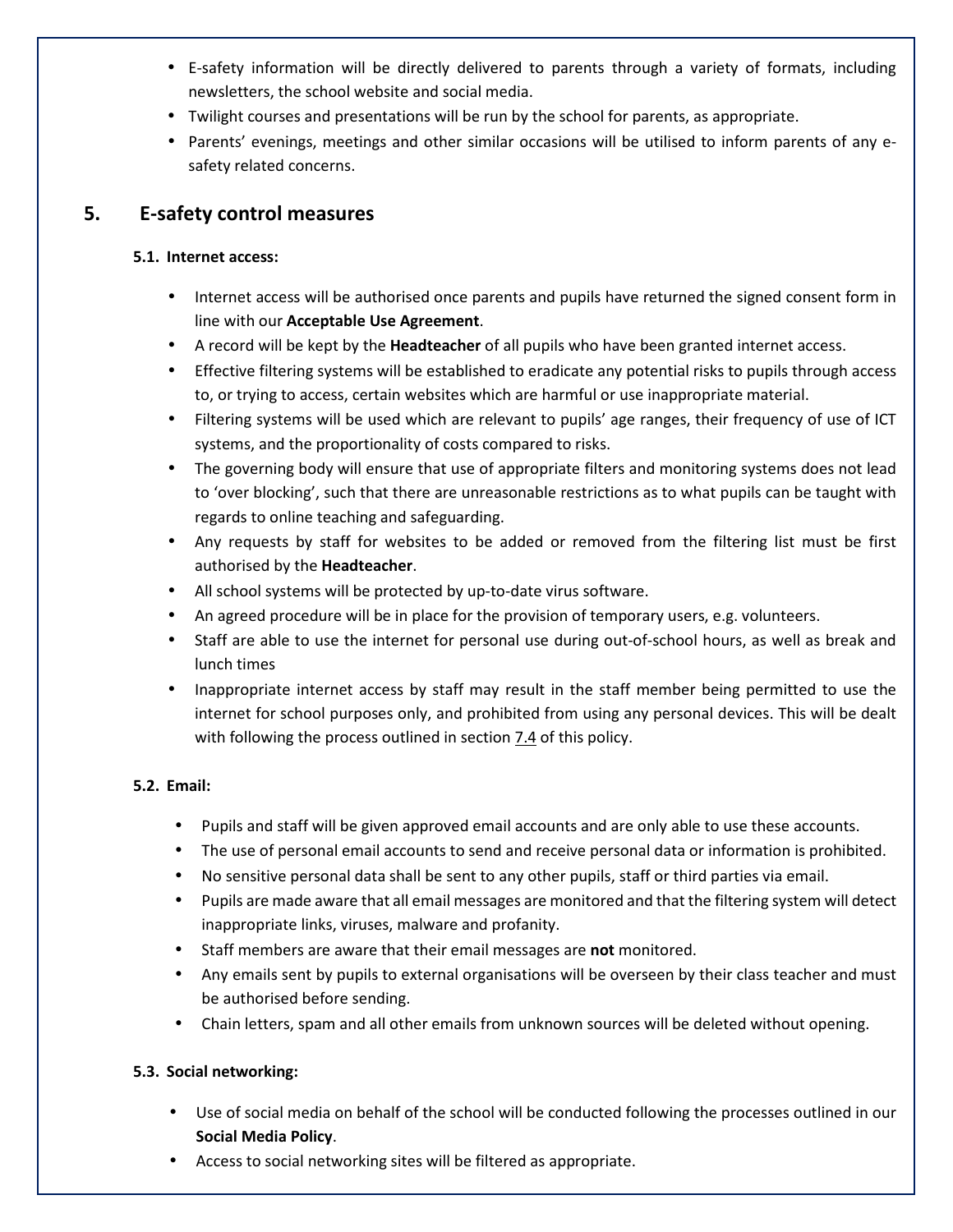- Should access be needed to social networking sites for any reason, this will be monitored and controlled by staff at all times and must be first authorised by the **Headteacher**.
- Pupils are regularly educated on the implications of posting personal data online outside of the school.
- Staff are regularly educated on posting inappropriate photos or information online, which may potentially affect their position and the school as a whole.
- Staff are not permitted to communicate with pupils over social networking sites and are reminded to alter their privacy settings.
- Staff are not permitted to publish comments about the school which may affect its reputability.
- Staff are not permitted to access social media sites during teaching hours unless it is justified to be beneficial to the material being taught. This will be discussed with the **Headteacher** prior to accessing the social media site.

## **5.4. Published content on the school website and images:**

- The **Headteacher** will be responsible for the overall content of the website, and will ensure the content is appropriate and accurate.
- Contact details on the school website will include the phone number, email and address of the school – no personal details of staff or pupils will be published.
- Images and full names of pupils, or any content that may easily identify a pupil, will be selected carefully, and will not be posted until authorisation from parents has been received.
- Pupils are not permitted to take or publish photos of others without permission from the individual.
- Staff are able to take pictures, though they must do so in accordance with school policies in terms of the sharing and distribution of such. Staff will not take pictures using their personal equipment.
- Any member of staff that is representing the school online, e.g. through blogging, must express neutral opinions and not disclose any confidential information regarding the school, or any information that may affect its reputability.

## **5.5. Mobile devices and hand-held computers:**

- The **Headteacher** may authorise the use of mobile devices by a pupil where it is seen to be for safety or precautionary use.
- Pupils are not permitted to access the school's Wi-Fi system at any times using their mobile devices and hand-held computers.
- Mobile devices are not permitted to be used during school hours by pupils or members of staff.
- Staff are permitted to use hand-held computers which have been provided by the school, though internet access will be monitored for any inappropriate use when using these on the school premises.
- The sending of inappropriate messages or images from mobile devices is prohibited.
- Personal/Private mobile devices will not be used to take images or videos of pupils or staff.
- The school will be especially alert to instances of cyber bullying and will treat such instances as a matter of high priority.

## **5.6. Virus management:**

- Technical security features, such as virus software, are kept up-to-date and managed by NCI.
- NCI and Headteacher will ensure that the filtering of websites and downloads is up-to-date and monitored.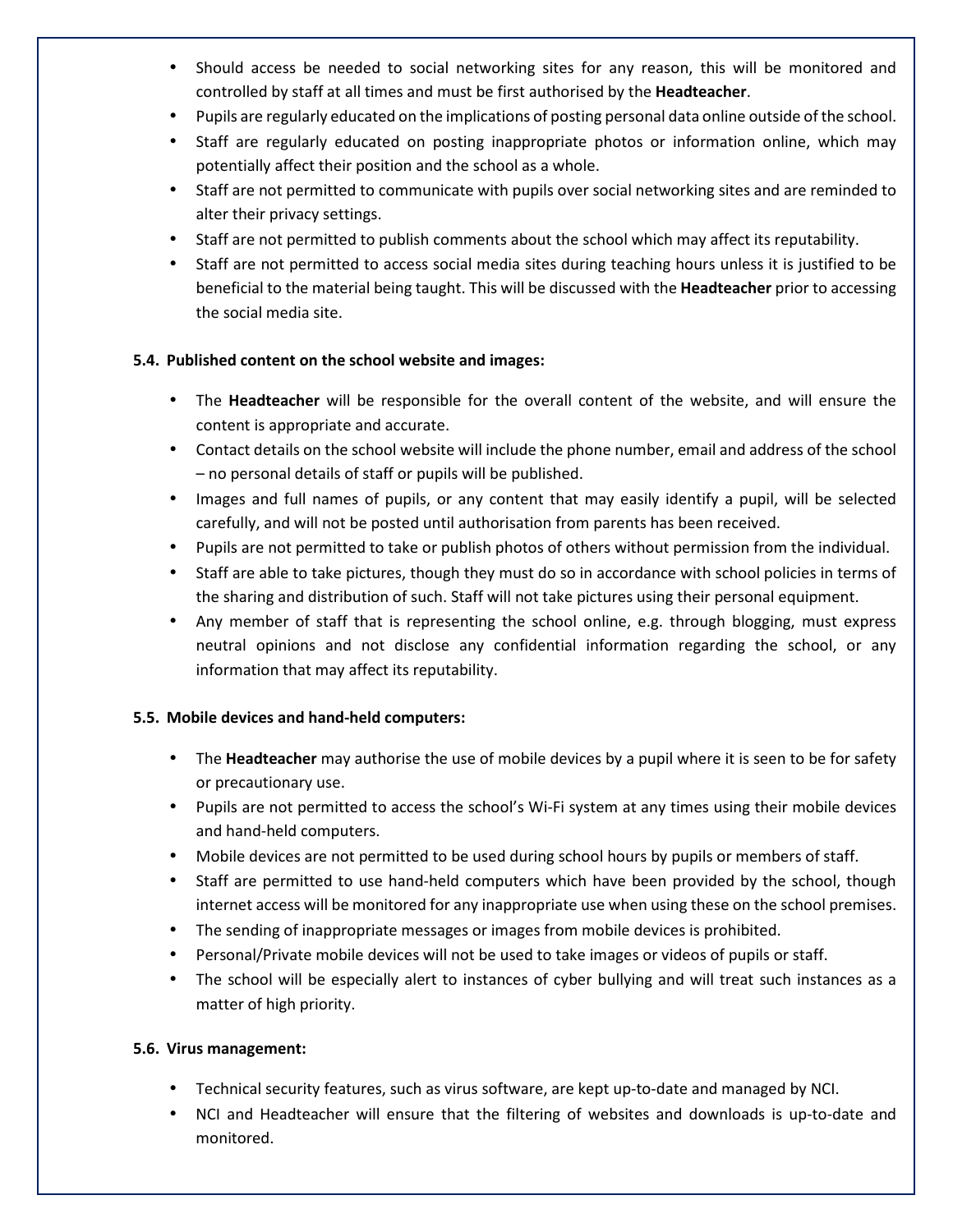#### **5.7. E-safety Policy monitoring:**

The E-safety Policy will be monitored and evaluated on a **termly** basis, by a member of the **SLT,** the **designated safeguarding lead (DSL),** and Link Governor for Safeguarding.

## 6. **Cyber bullying**

- 6.1. For the purpose of this policy, cyber bullying is a form of bullying whereby an individual is the victim of harmful or offensive posting of information or images online.
- 6.2. The school recognises that both staff and pupils may experience cyber bullying and will commit to preventing any instances that should occur.
- 6.3. The school will regularly educate staff, pupils and parents on the importance of staying safe online, as well as being considerate to what they post online.
- 6.4. Pupils will be educated about online safety through teaching and learning opportunities as part of a broad and balanced curriculum; this includes covering relevant issues within PSHE lessons as well as sex and relationship education.
- 6.5. The school will commit to creating a learning and teaching environment which is free from harassment and bullying, ensuring the happiness of all members of staff and pupils.
- 6.6. The school has zero tolerance for cyber bullying, and any incidents will be treated with the upmost seriousness and will be dealt with in accordance with our **Anti-Bullying and Harassment Policy** and **Cyber Bullying Policy**.
- 6.7. The **Headteacher** will decide whether it is appropriate to notify the police or anti-social behaviour coordinator in their LA of the action taken against a pupil.

## **7. Reporting misuse**

- **7.1.** Our schools will clearly define what is classed as inappropriate behaviour in the **Acceptable Use Agreement**, ensuring all pupils and staff members are aware of what behaviour is expected of them.
- **7.2.** Inappropriate activities are discussed and the reasoning behind prohibiting activities due to e-safety are explained to pupils as part of the curriculum in order to promote responsible internet use.

## **7.3. Misuse by pupils:**

- Teachers have the power to discipline pupils who engage in misbehaviour with regards to internet use.
- Any instances of misuse should be immediately reported to a member of staff, who will then report this to the **Headteacher**, using a **Complaints Form**.
- Any pupil who does not adhere to the rules outlined in our **Acceptable Use Agreement** and is found to be wilfully misusing the internet, will have a letter sent to their parents explaining the reason for suspending their internet use.
- Members of staff may decide to issue other forms of disciplinary action to a pupil upon the misuse of the internet. This will be discussed with the **Headteacher** and will be issued once the pupil is on the school premises.